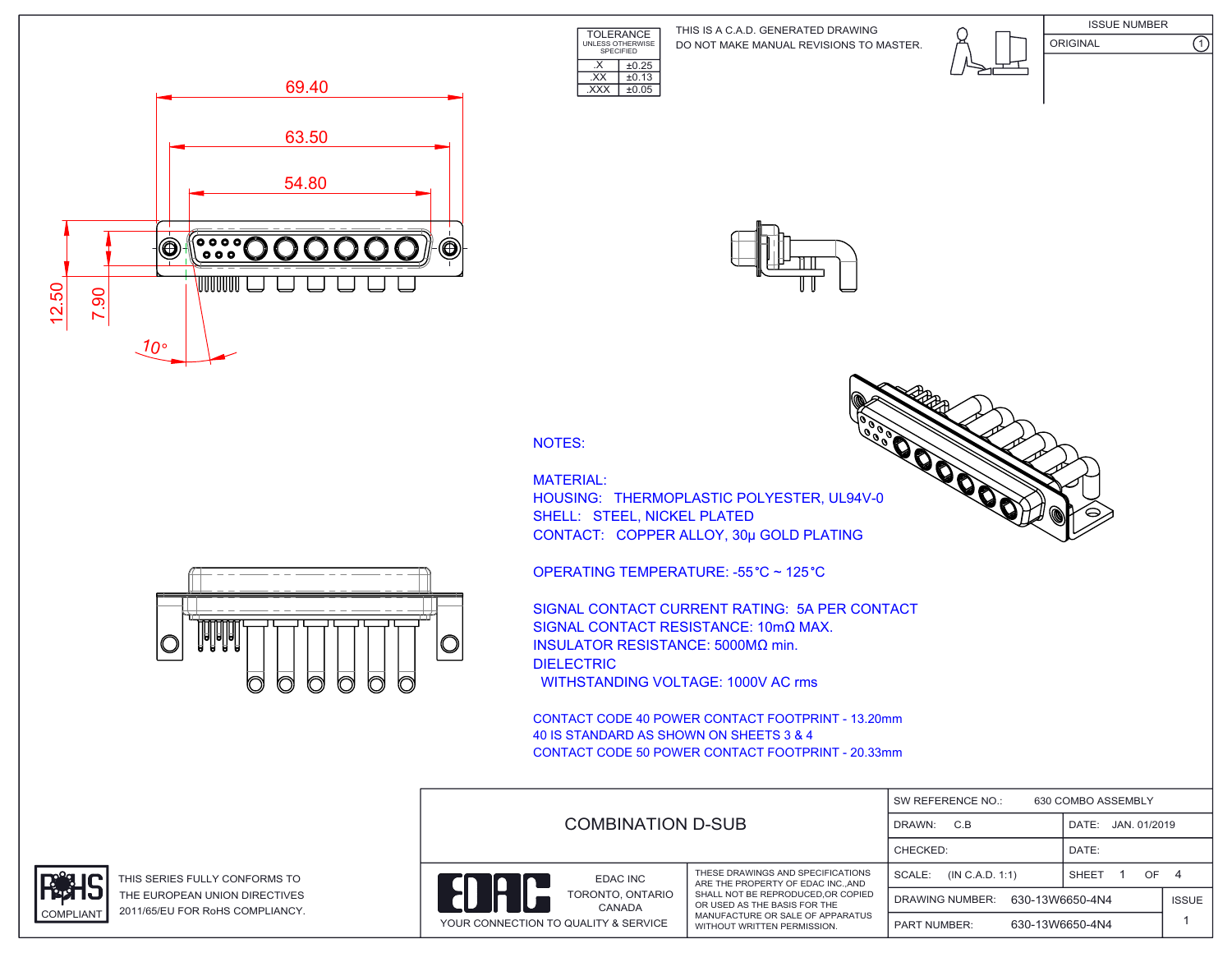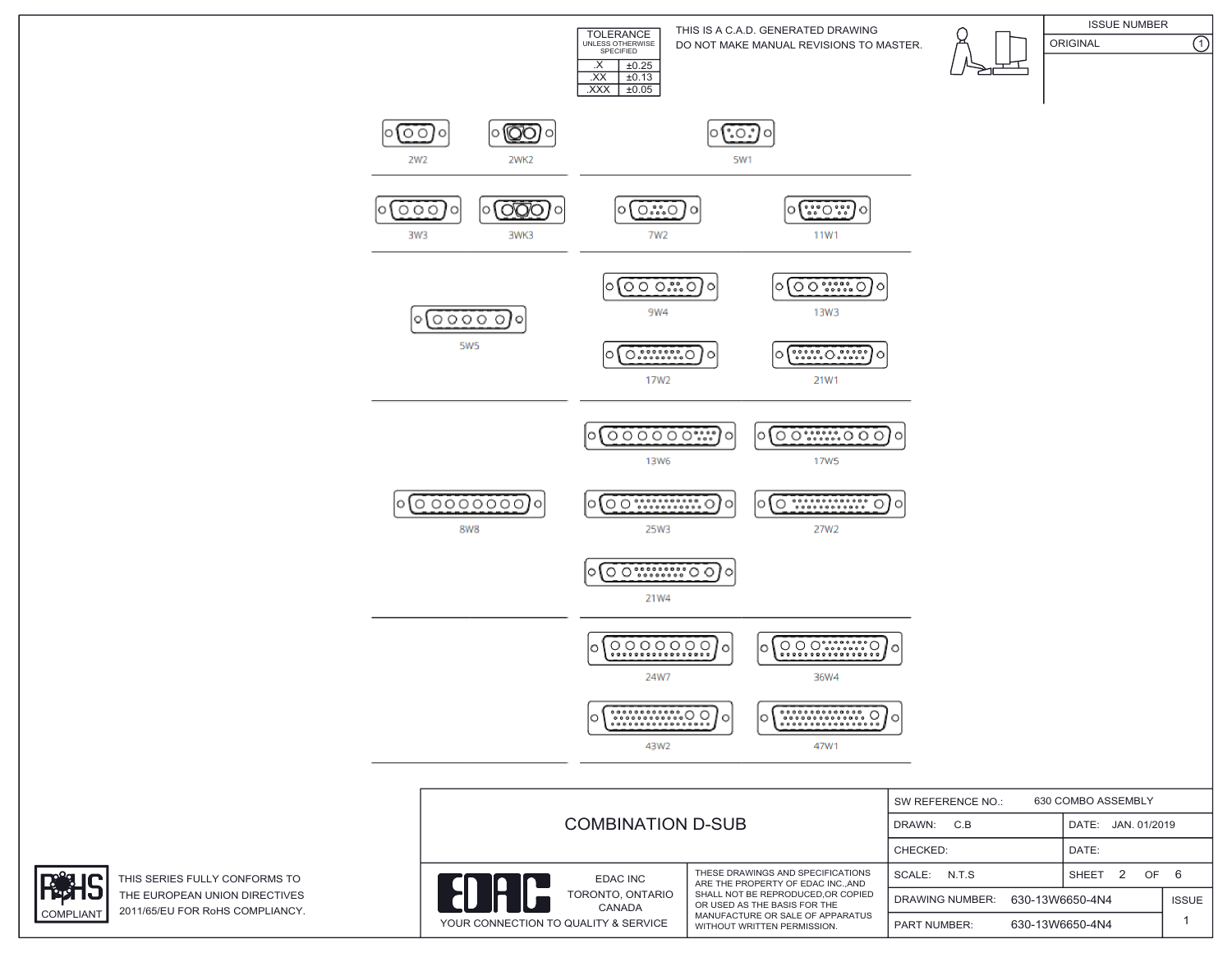

DO NOT MAKE MANUAL REVISIONS TO MASTER. THIS IS A C.A.D. GENERATED DRAWING



ISSUE NUMBER ORIGINAL (1)

2W2 / 2WK2

3W3 / 3WK3

5W1 Male/Female





5W5 Male



PCB EDGE

8W8 Male



PCB EDGE



27W2 Male/Female



21W1 Male/Female



|                        | <b>COMBINATION D-SUB</b>                                                  |                                                                                                                                      | 630 COMBO ASSEMBLY<br>SW REFERENCE NO.:   |                 |                    |              |  |
|------------------------|---------------------------------------------------------------------------|--------------------------------------------------------------------------------------------------------------------------------------|-------------------------------------------|-----------------|--------------------|--------------|--|
|                        |                                                                           |                                                                                                                                      | C.B<br>DRAWN:                             |                 | DATE: JAN. 01/2019 |              |  |
|                        |                                                                           |                                                                                                                                      | CHECKED:                                  |                 | DATE:              |              |  |
| <b>AS TO</b>           | <b>EDAC INC</b>                                                           | THESE DRAWINGS AND SPECIFICATIONS<br>ARE THE PROPERTY OF EDAC INC., AND                                                              | SCALE:<br>N.T.S                           |                 | OF<br><b>SHEET</b> | 4            |  |
| <b>TIVES</b><br>IANCY. | TORONTO, ONTARIO<br><b>CANADA</b><br>YOUR CONNECTION TO QUALITY & SERVICE | SHALL NOT BE REPRODUCED.OR COPIED<br>OR USED AS THE BASIS FOR THE<br>MANUFACTURE OR SALE OF APPARATUS<br>WITHOUT WRITTEN PERMISSION. | 630-13W6650-4N4<br><b>DRAWING NUMBER:</b> |                 |                    | <b>ISSUE</b> |  |
|                        |                                                                           |                                                                                                                                      | <b>PART NUMBER:</b>                       | 630-13W6650-4N4 |                    |              |  |

5W5 Female



8W8 Female





CURRENT RATING /  $\phi$ A 10A / 2.2 20A / 3.3 30A / 3.7 40A / 4.2



17W2 Male/Female

THIS SERIES FULLY CONFORM THE EUROPEAN UNION DIREC COMPLIANT 2011/65/EU FOR RoHS COMPL





7W2 Male/Female

11W1 Male/Female